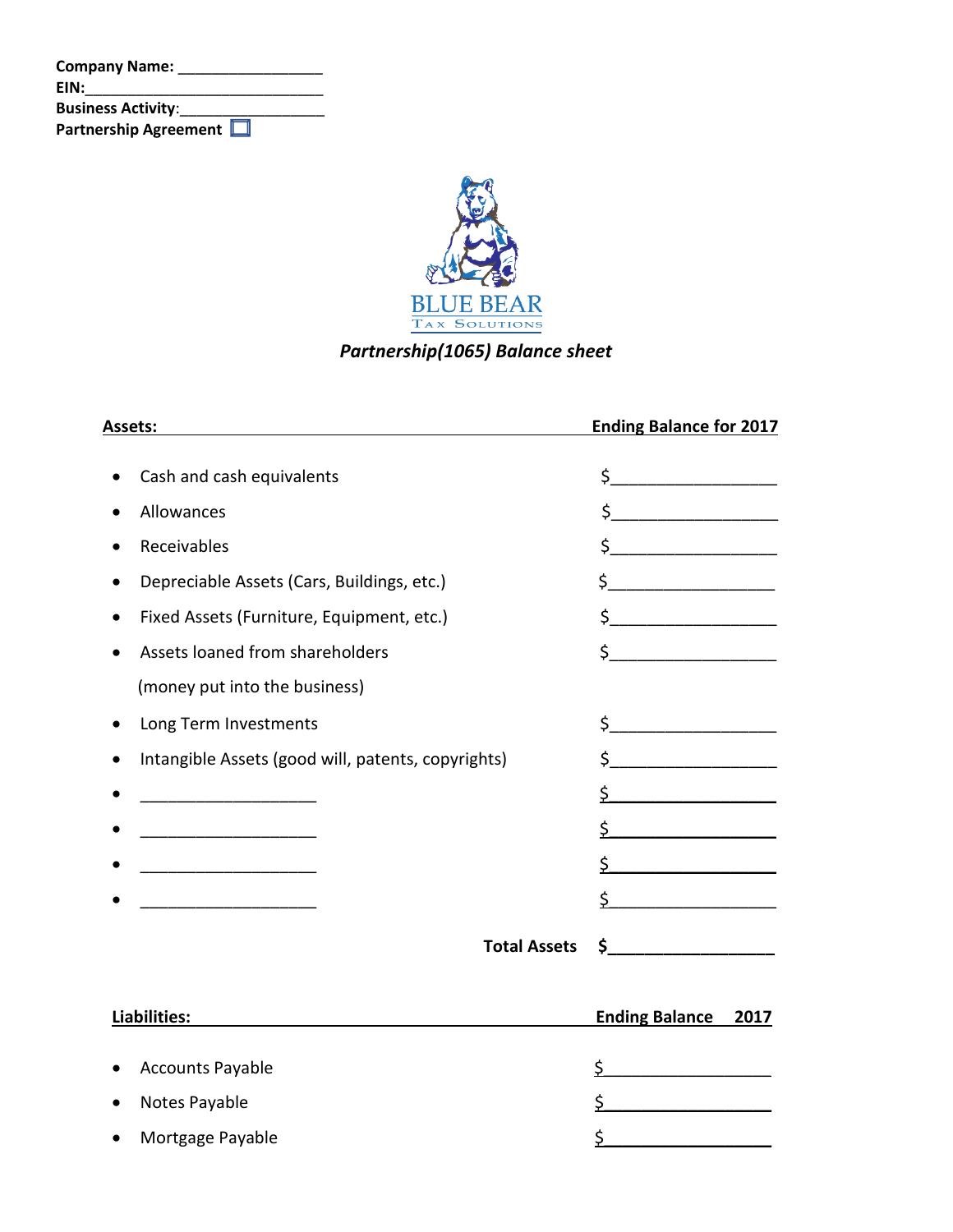| <b>Accrued Expenses</b>                           | \$                            |
|---------------------------------------------------|-------------------------------|
| Loans from shareholders                           | \$                            |
| Capital Account (money taken out of the business) | \$                            |
| Other current expenses:                           |                               |
| -Credit Card #1                                   | \$                            |
| -Credit Card #2                                   | \$                            |
| -Credit Card #3                                   | \$                            |
|                                                   | \$                            |
|                                                   | \$                            |
|                                                   | \$                            |
| -Vehicle Loan #1                                  | \$                            |
| -Vehicle Loan #2                                  | \$                            |
| -Vehicle Loan #3                                  | \$                            |
|                                                   | \$                            |
|                                                   | \$                            |
|                                                   | \$                            |
|                                                   | \$                            |
|                                                   |                               |
| Equity:                                           | <b>Ending Balance</b><br>2017 |
| Common stock                                      | \$                            |
| Paid in Capital                                   | \$                            |
| Retained earnings                                 | \$                            |
|                                                   | \$                            |
|                                                   | \$                            |
|                                                   |                               |

Total Liabilities & Equity \$\_\_\_\_\_\_\_\_\_\_\_\_\_\_\_\_\_\_\_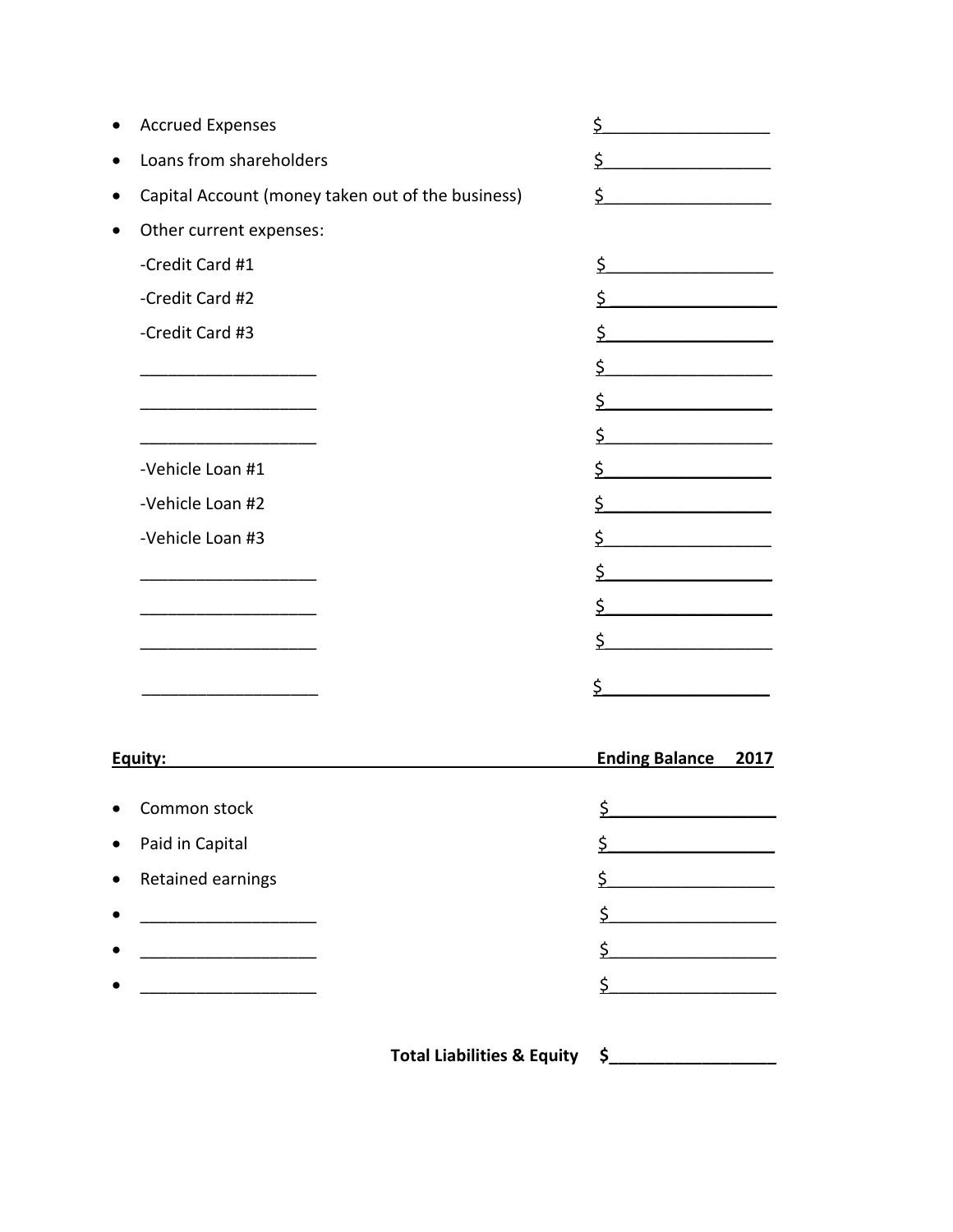| How many partners? ______________ |  |
|-----------------------------------|--|
|                                   |  |
| <b>Partner information:</b>       |  |
|                                   |  |
|                                   |  |
|                                   |  |
|                                   |  |
|                                   |  |
|                                   |  |
|                                   |  |
|                                   |  |
|                                   |  |
|                                   |  |
|                                   |  |
|                                   |  |
|                                   |  |
|                                   |  |
|                                   |  |
|                                   |  |
|                                   |  |
|                                   |  |
|                                   |  |
|                                   |  |
|                                   |  |
|                                   |  |
|                                   |  |
|                                   |  |
| SSN: Andrew SSN (1999)            |  |